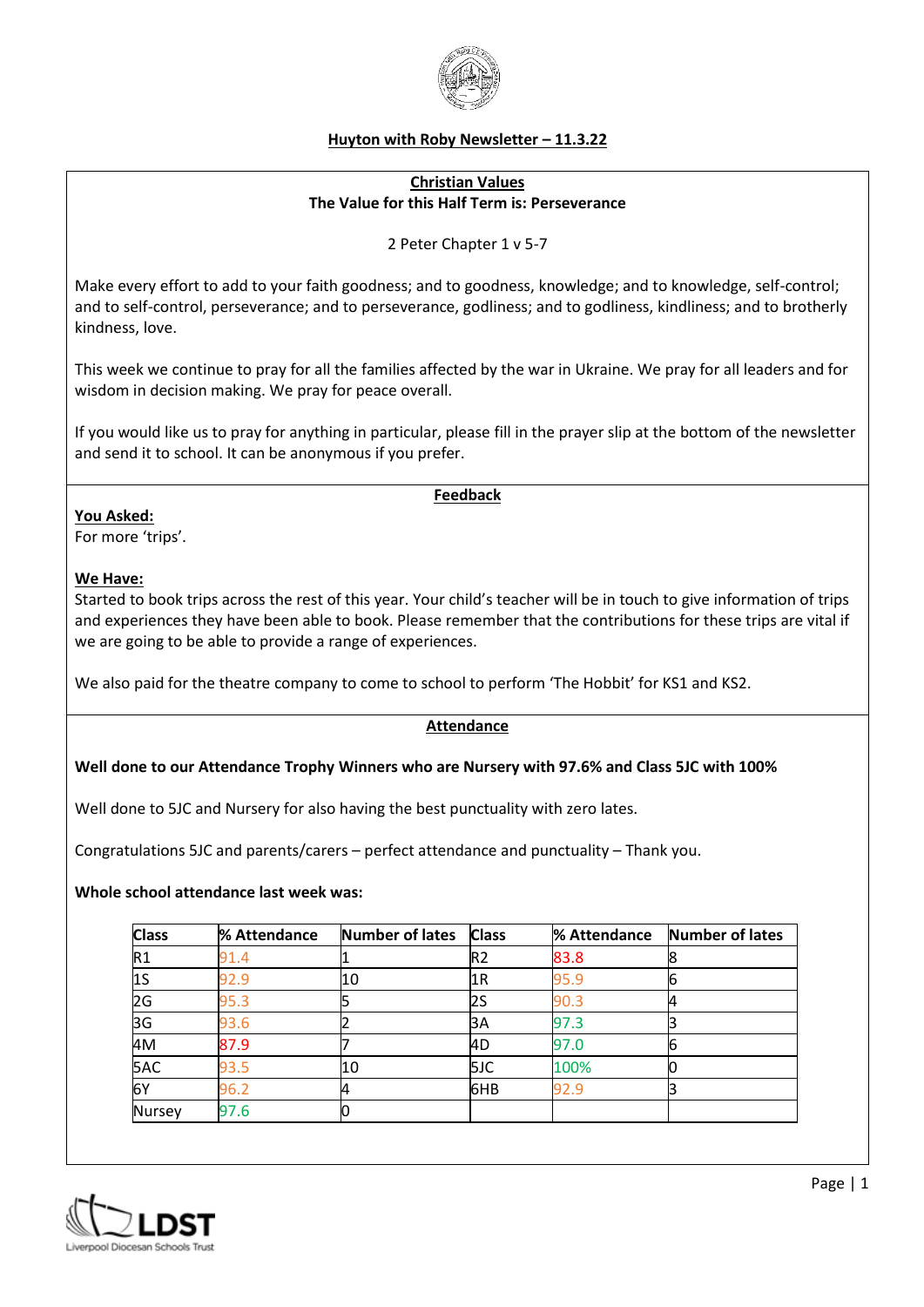## Four classes 'in the green' this week. Well done Nursery, 3A, 4D and 5JC.

The minimum we expect for attendance is **97%, with excellent punctuality.** Thank you to all those many, many families and children who hold attendance as a high priority. We know you support your child and want the best for them. **We know that children are sometimes ill and we know that Covid can have a big impact on a child's attendance and we understand this.**

What we also know is that holidays during term time, appointments made during school hours and unnecessary absences make a difference to the child's attendance and hence interrupts learning and friendships. These unnecessary absences are things such as:

- Waking up late but staying off school all day instead of coming late.
- Attending a medical appointment in the morning, but not coming back to school afterwards.
- Attending a medial appointment in the afternoon but not coming into school for the morning session.
- Feeling unwell in the morning, feeling better by lunchtime, but not coming to school.
- Taking a Friday off when going away or the weekend 'to miss the traffic'.
- A late night leading to tiredness and absence the whole of the next day.
- Not attending if they have not completed homework and know they are missing some play time to complete the work.

## **LDST Attendance Charter**

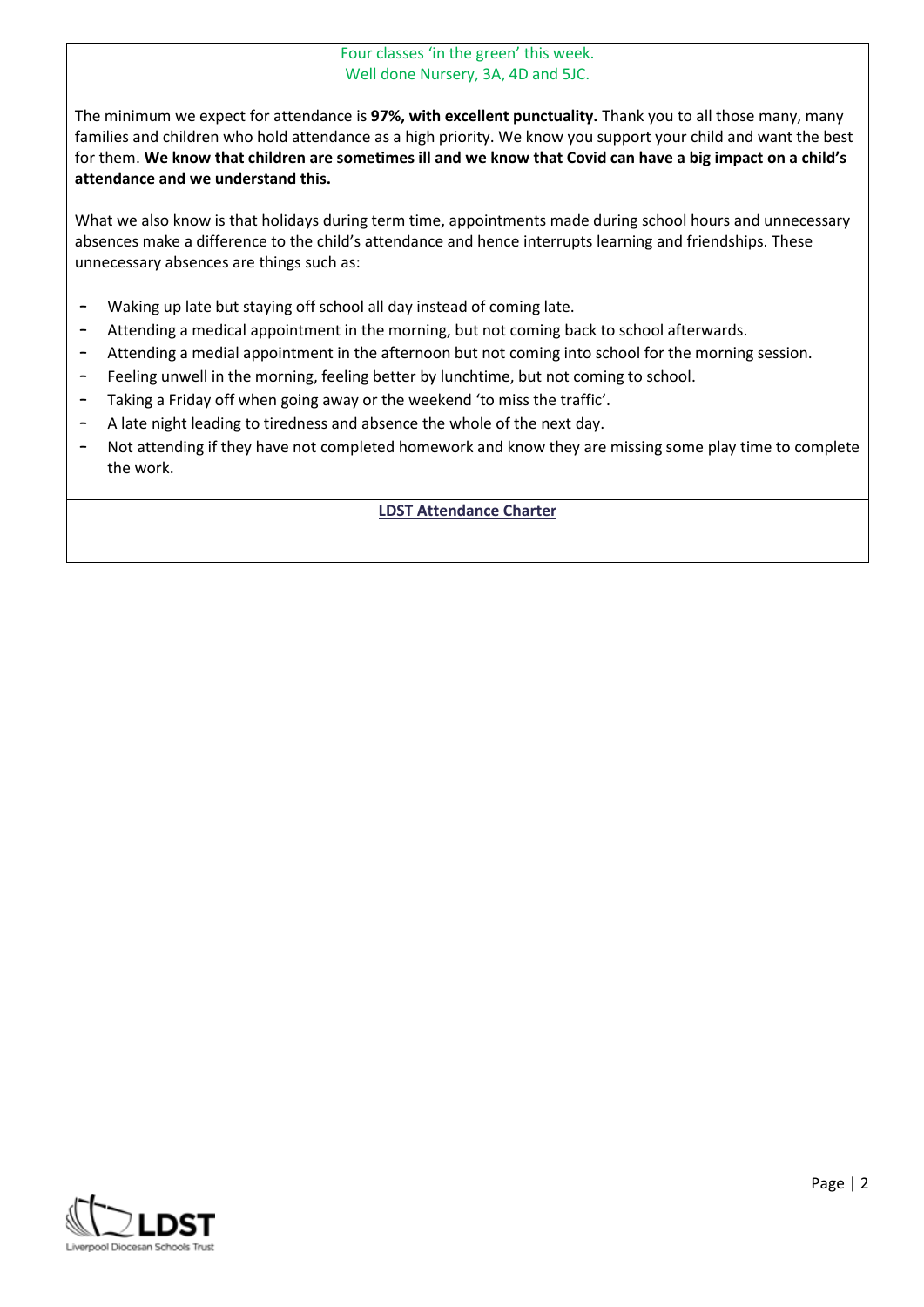



#### **Our Attendance and Punctuality Charter**

Regular school attendance is an important part of giving children the best possible start in life. LDST has an attendance target of 97%, with the aim that pupils and students will attend 100% of the time.

Schools within the Liverpool Diocesan Schools Trust:

- Work together to support and improve the attendance and punctuality of all children across our Trust
- Share best practice to promote the best attendance.
- Recognise that we must act as attendance role models for the children and young people in our care.
- Champion and celebrate outstanding and improved attendance.
- Rigorously and consistently address attendance concerns and issues
- Seek to support parents and carers to prioritise school attendance.
- Recognise that patterns form early and we encourage attendance of our youngest children.
- Encourage positive attendance across all key stages so that young people are ready for the next stage of education, training or work.
- Promote the importance of children arriving at school on time and remaining at school all day.

Learners with good attendance make greater progress.

#### Jesus grew in wisdom and stature

St James' House, 20 St James Road, Liverpool L1 7BY ldst@liverpool.anglican.org. | www.ldst.org.uk

**CO THE CHURCH**<br>OF ENGLAND



#### **Picture News**

Our Picture News question this week has been:

'What would you do if you could not go to school?'

We watched a news report and read information about children living in Kabul, Afghanistan. We discussed their situation: many are unable to attend school any longer as their families need them to work; girls are finding that they are not allowed to attend school when they reach secondary age. We thought about why education is so important and how it can help shape our future; we shared our ideas about what makes a good teacher. Jessica in Year 6 said: "A great teacher is someone who inspires you and gives you an example to aspire to." In our class-based worship, we read that Christians see Jesus as the greatest teacher.

Have a look at the Take-Home sheet on our website if you would like to continue the discussion.

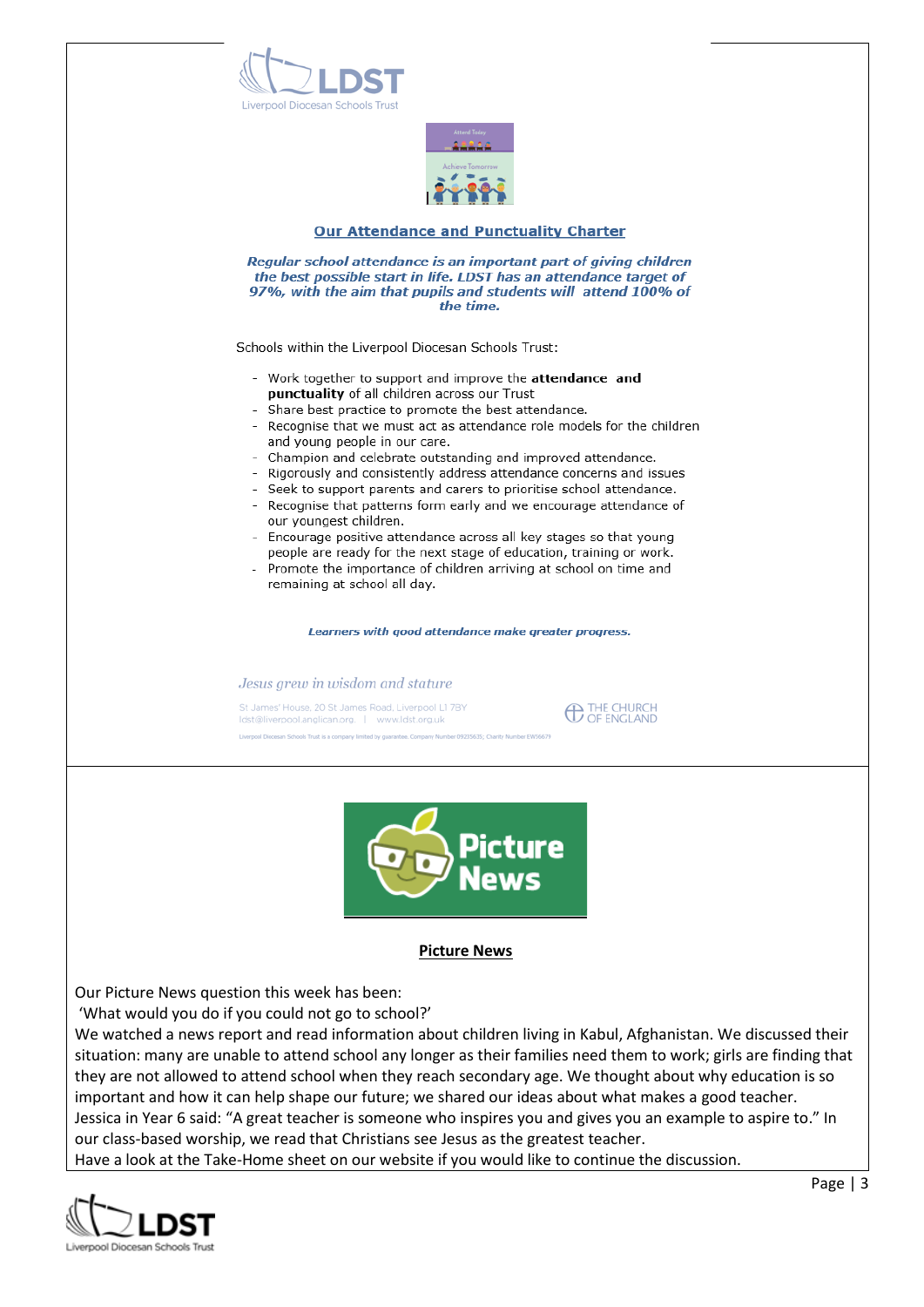### **Ukraine**

We have received enquiries on how we can help Ukraine. I noticed this in one of the council emails which may be of help and interest:

## **How you can help Ukraine**

A number of people have asked how they can support people in Ukraine. As you will all know, the horrifying scenes in that country are leaving thousands of people in desperate need of vital and lifesaving aid.

Whilst many people want to donate physical items, charities would then need to store, sort, clean, and transport such items. As a result, the best way to help is to make a financial donation to one of the many charities and organisations who are supporting those affected.

Such a financial donation is the quickest, safest, and most direct way to help people – the funding can then be used to source items more locally to Ukraine when and where they are needed.

**[We've provided details on Knowsley News of those charities and organisations through which you can make a](https://www.knowsleynews.co.uk/how-you-can-help-ukraine/)  financial [donation](https://www.knowsleynews.co.uk/how-you-can-help-ukraine/)**.

In addition, the Council is publicly demonstrating its own support for the people of Ukraine by illuminating the Greystone Footbridge in blue and yellow, and operating an online Book of Solidarity to enable people in Knowsley to express their thoughts and send their well wishes to those affected – you can sign the online book here - **<https://www.knowsleynews.co.uk/book-of-solidarity-for-ukraine/>**

## **A Message From: Old Schoolhouse Community Project**

## **Knowsley Mums Together**

A weekly 'Get Together' over some tea, coffee and toast – Thursdays 9.30-11.30am

All mums of school age children are welcome......drop the children off at school and come a long for FREE. Wellbeing support, time to chill out and have a cuppa in your local community.

Please visit [www.oneknowsley.org](http://www.oneknowsley.org/) for details. (Please note –– creche facilities are not available)



### **Red Nose Day – Breaking the Rules**

On Red Nose Day we will be raising money by 'breaking the rules'. (Not all the rules though!!!) For a donation of at least £1 to Comic Relief you can choose to break the rules.

You can choose to break as many of the following rules as you like on 18<sup>th</sup> March:

- School uniform wear your own clothes.
- School shoes wear your trainers.
- No nail varnish paint your nails the brightest colour you can.
- Healthy Snack bring in something deliciously unhealthy.

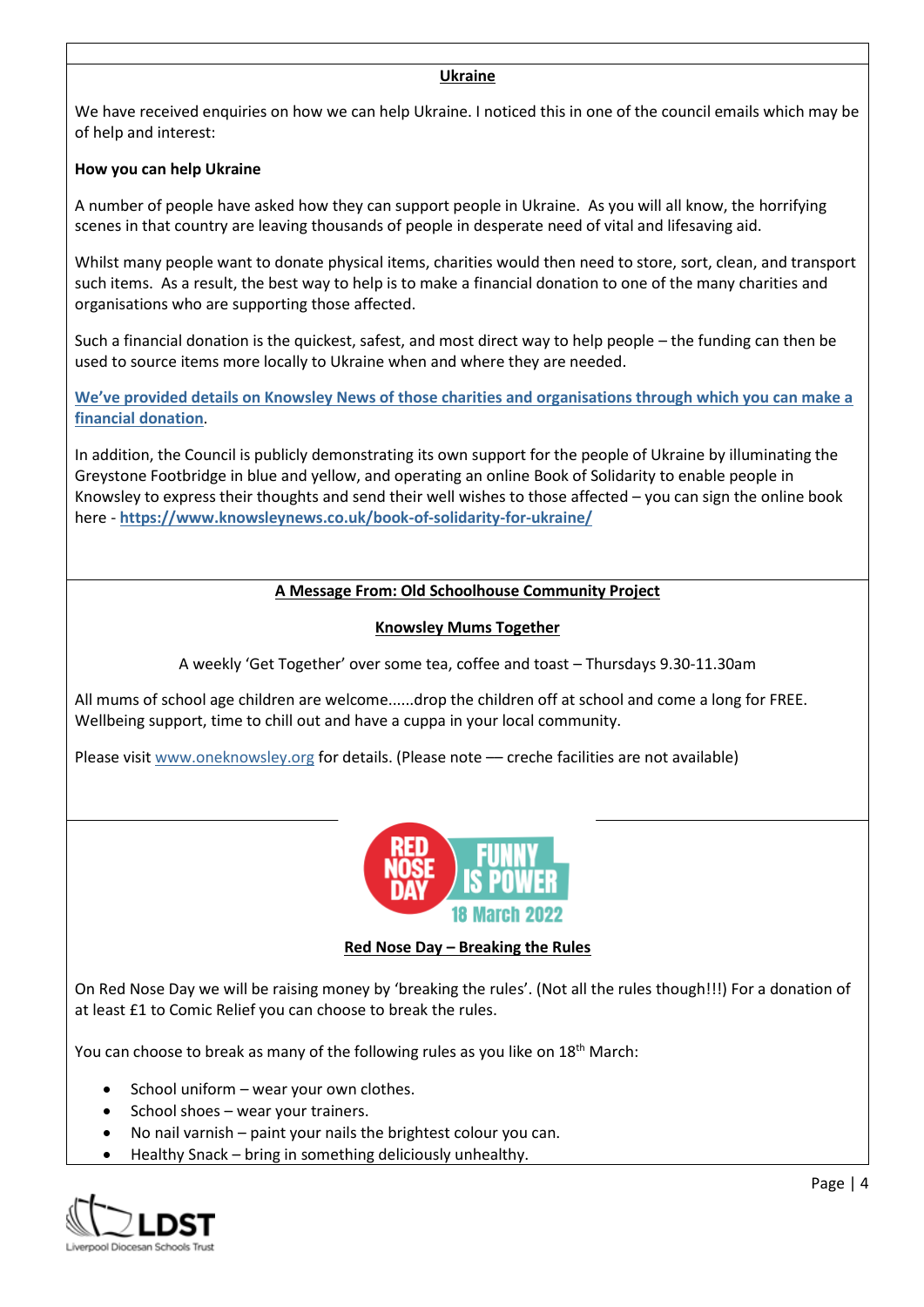- Neat hair, tied back wear your hair as wild as you want.
- No tattoos show us your favourite temporary tattoo.
- Water only in bottles fill it with juice.

We will also be selling cakes across the week of the 14<sup>th</sup> March. We will sell them in class every day. Please send any donations of bought, wrapped cakes to your child's teacher any time from Monday 7<sup>th</sup> March. (Check sell by dates please)

Red Noses and other merchandise can be bought from Sainsburys. (We are not selling them in school this year)

Please have a look on the Comic Relief Website for more details.<https://www.comicrelief.com/rednoseday>

| Club                 | Day / Time                             | <b>Year Group</b>             | <b>Staff Contact</b>    |
|----------------------|----------------------------------------|-------------------------------|-------------------------|
| Wellbeing / Art Club | Monday until 4.00pm                    | 3,4,5,6                       | Miss Coppell            |
| <b>KS2 Choir</b>     | Thursday until 4.00pm                  | 3,4,5,6                       | Mrs Collins             |
| Guitar               | Friday afternoons.                     | 3,4,5,6                       | <b>Mrs Collins</b>      |
| Violin               | Wednesday 2.00-3.00pm                  | 4&5                           | Mrs Collins             |
| Piano                | Thursday afternoons.                   |                               | Mrs Collins             |
| Drums                | Friday afternoons.                     |                               | Mrs Collins             |
| Multi-Sports         | Tuesday until 4.00pm                   | 5                             | Mrs Stephenson          |
| Gymnastics           | Wednesday and Thursday<br>until 4.00pm | Wednesday-Y2<br>Thursday - Y1 | Mrs Stephenson          |
| Sewing               | Thursday until 4.00pm                  | 4                             | Mrs Rigby               |
| Activities           | Wednesday until 4.00pm                 | $\overline{2}$                | Mrs Bennett<br>Ms Hoyle |
| <b>Easter Crafts</b> | Wednesday until 4.00pm                 | $\mathbf{1}$                  | Miss Mellor             |
| Gardening            | Monday until 4.30pm                    | 3                             | Mrs Wills               |

## **Enrichment Clubs**

After Easter other clubs include: Spanish, Cooking, Woodwork and Coding – we will keep you updated.



Follow us on Twitter - **@HuytonRobyCE**

**Information from Knowsley Council – free courses for parents and carers.** 

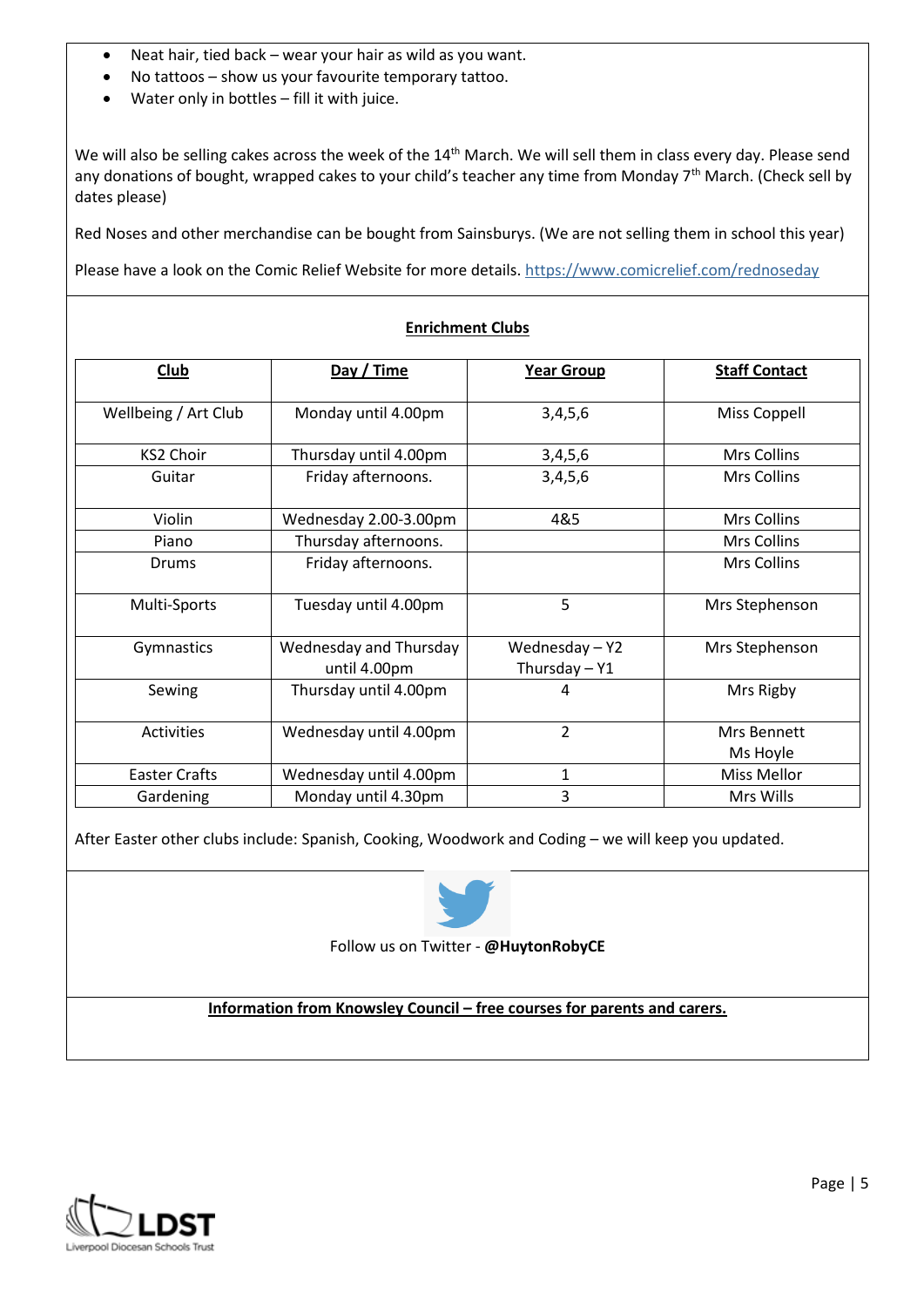

# **Term Dates Term Dates and Holiday Dates**

**2021/2022**

**Autumn term 2021** 1st September 2021 – 22nd October 2021 *Half term: Monday 25 October – Friday 29 October* 1st November 2021 – 22nd December 2021

## **Spring term 2022**

5th January 2022 – 18th February 2022 *Half term: Monday 21 February – Friday 25 February* 28th February 2022 – 8th April 2022

### **Summer term 2022**

25th April 2022 – 27th May 2022 (Jubilee Bank Holiday – Friday 27<sup>th</sup> May) *Half term: Monday 30 May – Friday 3 June* 6th June 2022 – 19th July 2022

### **Inset Days**

1.9.21 22.10.21 22.12.21 18.7.22 19.7.22

**2022/2023 (Please check these carefully to ensure you know when holidays are in order to help book out of term time holidays) Autumn term 2022**

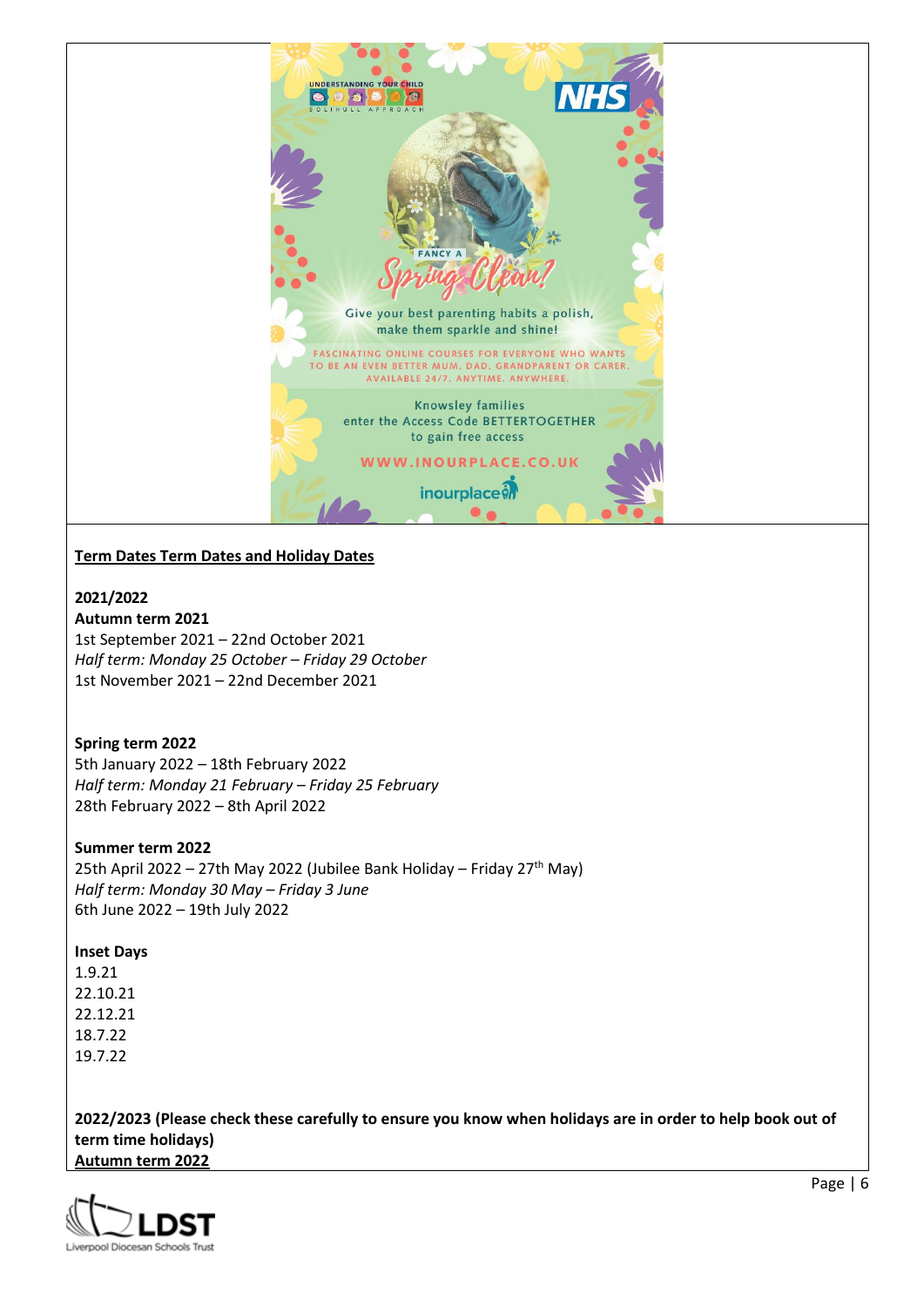## **1 st September 2022 – 21st December 2022**

(1<sup>st</sup> and 2<sup>nd</sup> September are INSET Days so the children will start school on Monday 5<sup>th</sup> September) *Half term: Monday 24th October – Friday 4th November* 

*(Friday 21st October is an INSET Day so children break up on Thursday 20th October for a two-week half term returning to school on Monday 7th November)* 

## **Spring term 2023**

**3 rd January 2023 – 31st March 2023**   $(3<sup>rd</sup>$  January is an INSET Day so the children will return to school on Wednesday 4<sup>th</sup> January) *Half term: Monday 13thFebruary – Friday 17th February (Break up on Friday 10th February returning to school on Monday 20th February)*

## **Summer term 2023**

**13th April 2023 – 21st July 2023**   $(21^{st}$  July is an INSET Day so the children will finish on  $20^{th}$  July) *Half term: Monday 29th May – Friday 2nd June (Break up on Friday 26th May returning to school on Monday 5th June)*

### **Inset Days**

1.9.22 2.9.22 21.10.22 3.1.23 21.7.23